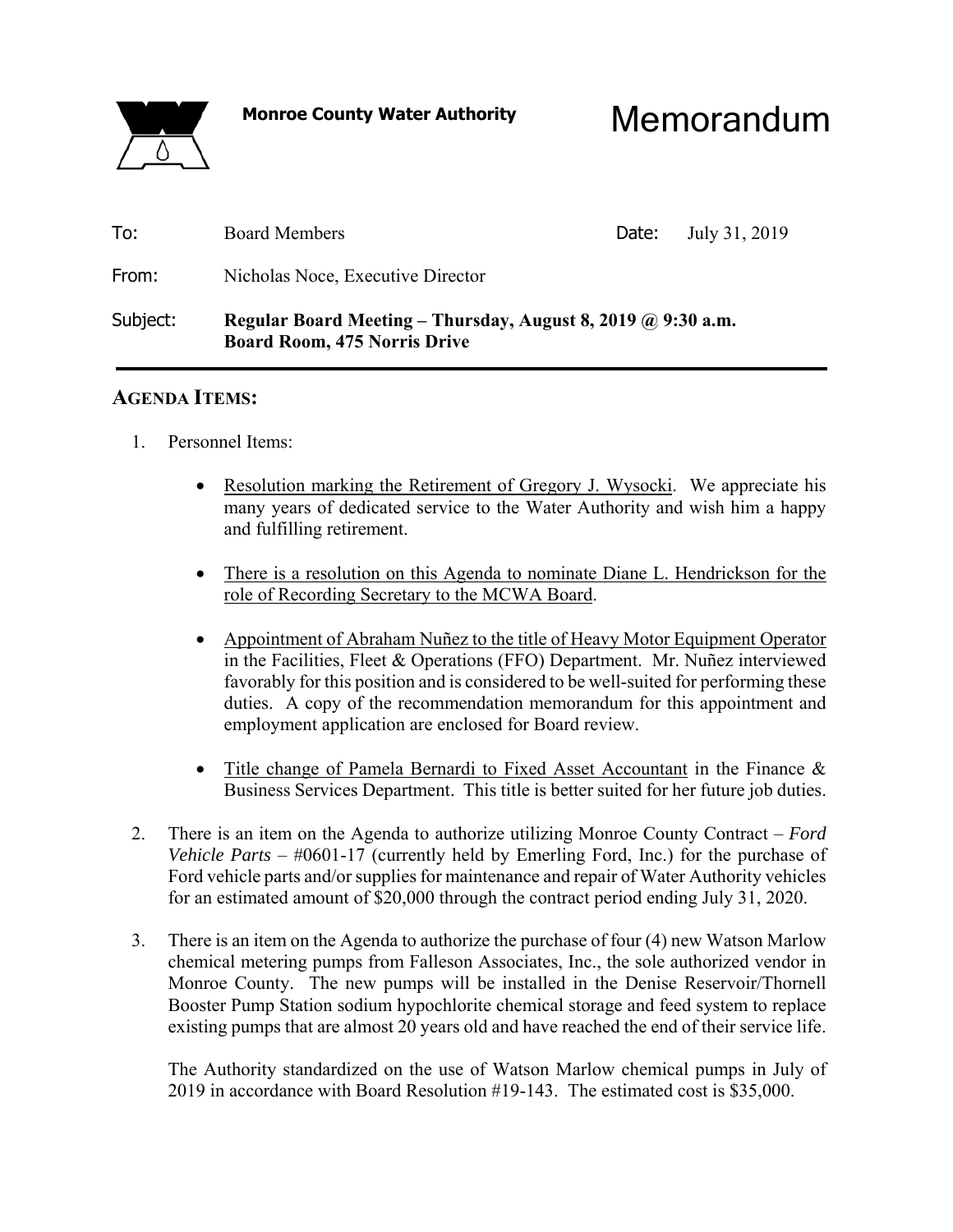4. There is an item on the Agenda to award a contract for the purchase of Uninterruptible Power System (UPS) equipment. This contract includes furnishing and delivering a three-phase, online, life safety-rated, continuous-duty 30.0 kVA UPS for the Shoremont Water Treatment Plant. There were five (5) responsive, responsible bids submitted. Our recommendation is to award this contract to Hi-Tec Computer Power, Inc. for the bid amount of \$16,436.90.



 5. There is an item on the Agenda to award a contract for the installation and repair of approximately 1,700 lf of fencing at five (5) Water Authority sites. These sites include the Loud Road Tank in the Town of Perinton; the South Avenue and West Webster Tanks in the Town of Webster; the Brockport Water Treatment Plant Thickener Tank in the Town of Hamlin; and the Douglas Road Tank in the Town of Mendon.

 There was only one bid submitted. Our recommendation is to award this work to the low responsive, responsible bidder, New York State Fence, Inc. in the bid amount of \$80,382. New York State Fence, Inc. meets the required past work experience.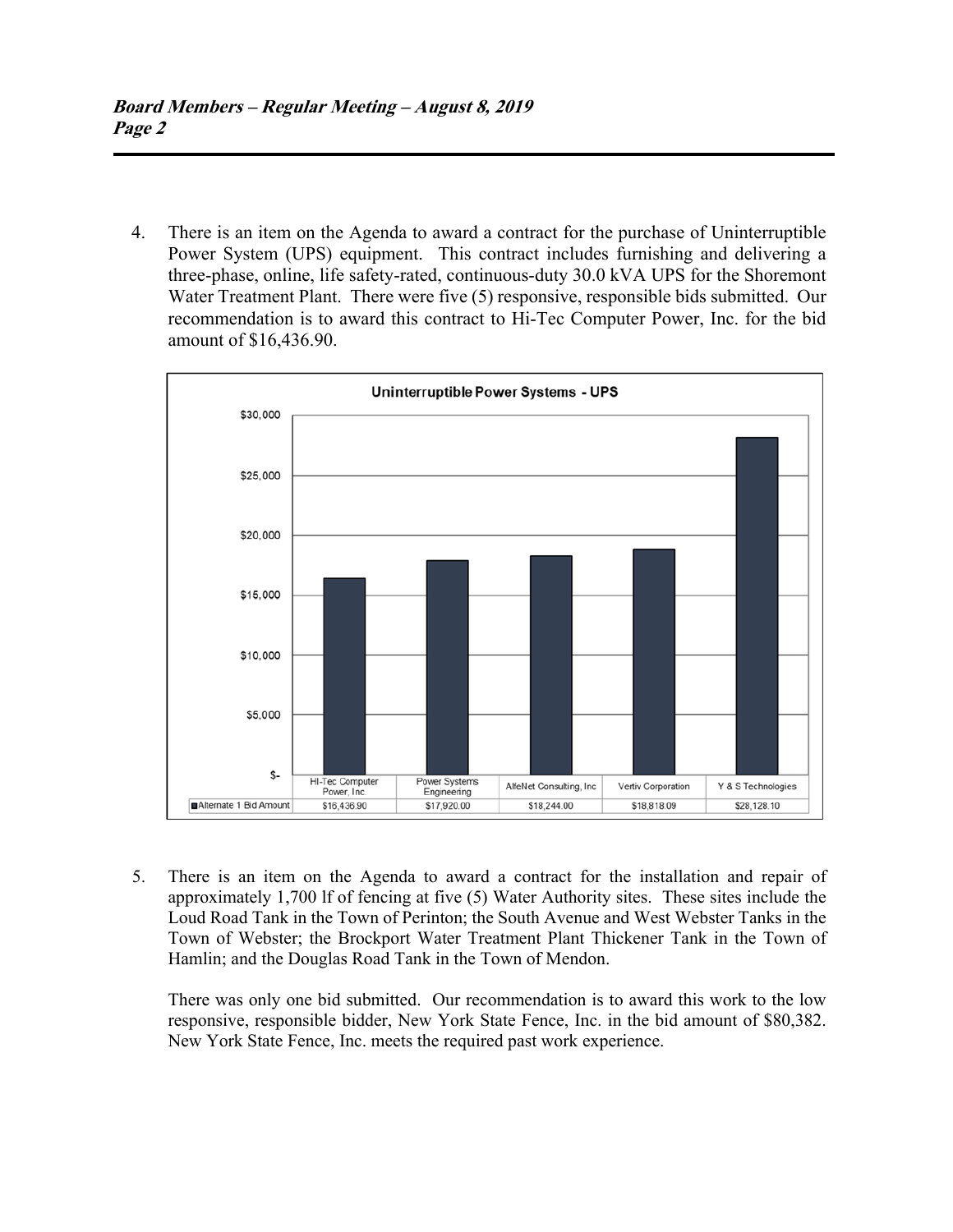- 6. There is an item on the Agenda to accept the Cost of Service Study prepared by Amawalk Consulting, LLC. The last Water Rate Study was updated in 2013. The Study is designed to meet projected maintenance and operation costs, while providing sufficient funding for water system replacement projects. A copy of the Study is enclosed for Board review.
- 7. The Authority's standard procurement compliance resolution.
- 8. There is an item on the Agenda to approve the members of the Authority's Deferred Compensation Committee.
- 9. There are items for approval of the Authority's  $2<sup>nd</sup>$  Quarter Investment Report period ending June 30, 2019; and for approval of the Authority's  $2<sup>nd</sup>$  Ouarter Financial Report – period ending June 30, 2019. These reports are enclosed for Board review.

## **AUDIT COMMITTEE REPORTING**

- 10. The Authority's Audit Committee met on July 11, 2019, and with their recommendation, there is a resolution for the following item:
	- Approve the *Accounting Policies and Procedures Manual*, as revised and presented.

A copy of the revised manual is enclosed for full Board review.

#### *There may be additional items placed on the Agenda not finalized for this mailing.*

### **BOARD DISCUSSION/NOTIFICATION ITEMS:**

In Board folders for review (along with any routine monthly informational updates):

 $\bullet$  2<sup>nd</sup> Quarter Outstanding Claims Report – Period ending June 30, 2019

#### *There may be additional items presented for discussion and/or notification.*

NN/ka Enclosures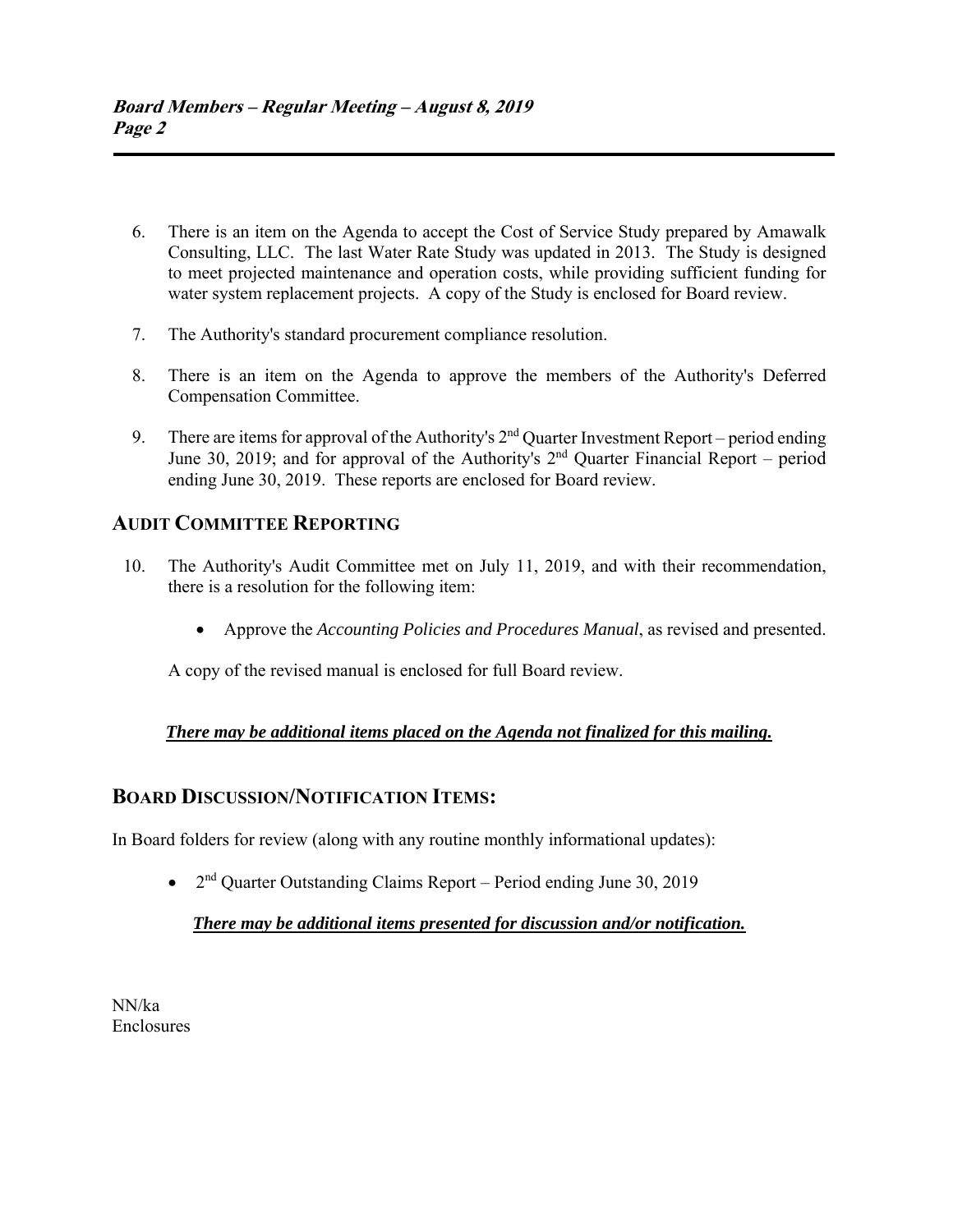

# Memorandum

| To:      | Chris J. LaManna, P.E., Director of Production & Transmission<br>Karin Anderson, Purchasing Agent | Date: | July 30, 2019               |
|----------|---------------------------------------------------------------------------------------------------|-------|-----------------------------|
| From:    | Dan Driffill, Superintendent of Plant Maintenance $\mathbb{Q}\mathbb{A}$                          | File: | 19-S11#3                    |
| Subject: | August 8, 2019 Board Meeting - Agenda Item<br>Uninterruptible Power Supply (UPS)                  |       | Copies: N. Noce<br>H. Young |

Attached are the results of the bid opening on July 25, 2019, for the above contract. The contract involves furnishing and delivering a three-phase, on-line, life safety rated, continuous duty 30.0 kVA Uninterruptible Power System (UPS) for the Shoremont Water Treatment Plant. A total of seven bids were received, with five bidders determined to have submitted responsible, responsive bids. Bids for Alternate 1 (i.e., supply one UPS) ranged from \$16,436.90 to \$28,128.10. The Engineer's estimate was \$30,000.00. A bid tabulation sheet is attached. Hi-Tec Computer Power, Inc. submitted the lowest bid for Alternate 1.

There were informalities in the bids that affected the ranking, notably, Lynn Associates did not obtain or submit a complete set of Bidding Documents rendering their bid non-responsive.

Hi-Tec Computer Power, Inc is a local company located in Fairport, NY.

It is my recommendation that the Board authorize the Executive Director, to award this contract to the lowest responsive, responsible bidder, Hi-Tec Computer Power, Inc. for the Alternate 1 bid amount of \$16,436.90.

(Dis) Approved by:

roduction & Transmission

(Dis) Approved by:

thae/Win **Purchasing Agent** 

(Dis) Approved by:

Secretary to the Authority

Date

(Dis) Approved by:

**Executive Director** 

Date

Attachments: Bid Tabulation Sheet

hey